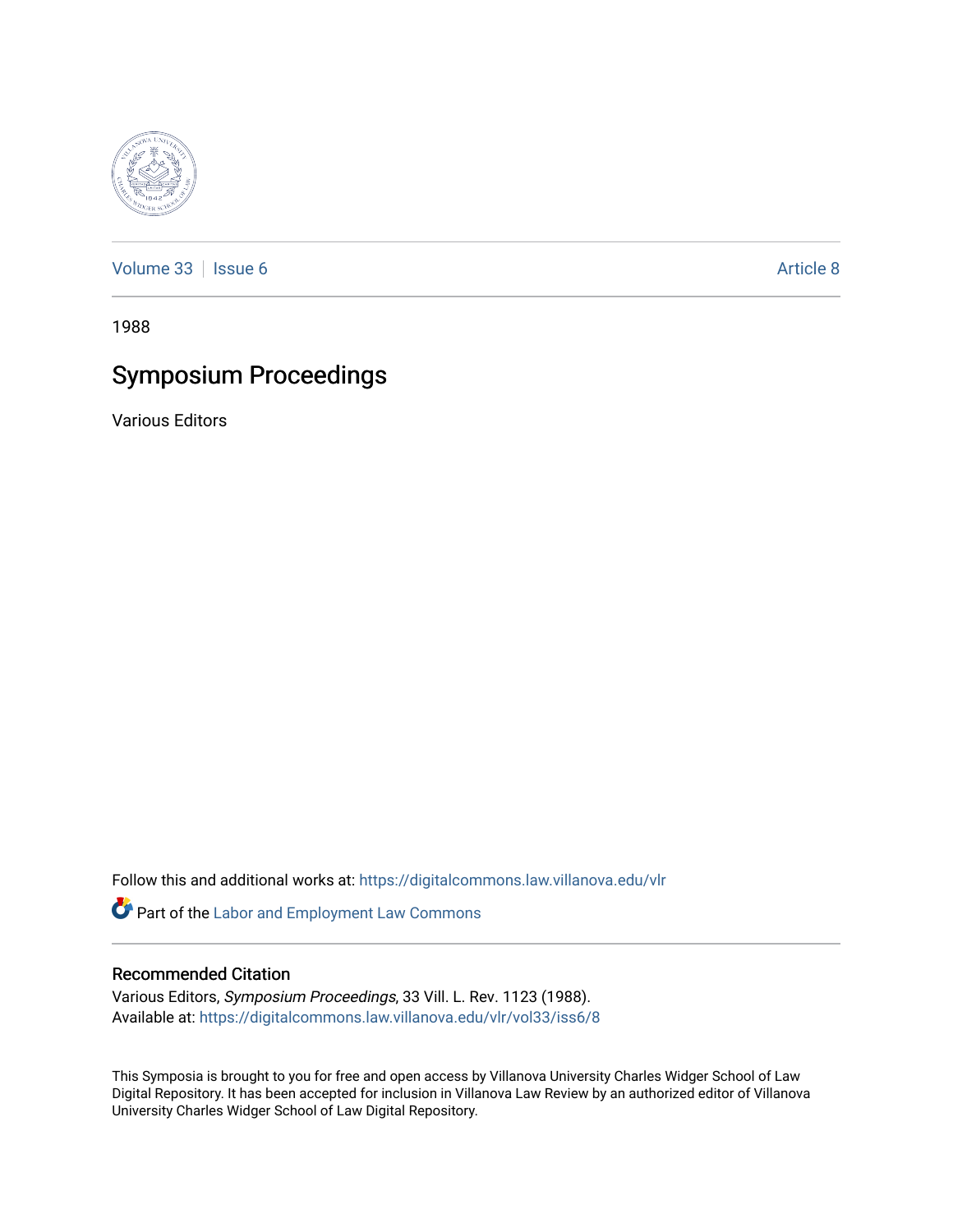#### SYMPOSIUM PROCEEDINGS

A hypothetical was presented by the moderator, Professor Henry H. Perritt, Jr., for the consideration of the panelists. The hypothetical and ensuing discussion is printed below.

Moderator (Professor Perritt): The hypothetical is this: A new President of the United States will be elected in November of this year and sometime between November and January that President-elect will have a task force or transition group which would have available to it the issue of the *Villanova Law Review* containing this symposium. With this information, the transition task force for the President-elect would, I think, draw the following inferences: First of all, I don't think anyone that you heard this afternoon made or tried to make a terribly compelling case for treating small business differently than any other business. We heard some panelists say that it's probably a good idea to have a good deal of regulation and legal intervention on the subject of the workplace, but you ought to have it with everybody not just big business. Others said, "Well, maybe it's not such a good idea to have it for *anybody-no* more big business than small business." So, there is not a very strong rationale, this hypothetical, transition task force would conclude, for treating small business differently from big business.

Second, the evidence suggests that the problems of workers are worse with small business than big business; Dr. Dunlop communicated to you the evidence that wages are lower, benefits are fewer, safety is worse and the illness rate is higher. Therefore, if you are concerned from the standpoint of policy about workers, you ought to be more concerned about small business than big business.

However, you heard from Mr. Kilberg that there is a problem. Small business cannot afford to comply with a lot of what we are doing now, particularly the more recent developments, whether judicial or legislative. You heard from Mr. Brown that under existing collective bargaining legal concepts, it can be very difficult even for collective bargaining to work with respect to small business. You heard from Mr. Mitchell that he would be concerned about the intrusion on property rights resulting from government regulation, but might be less concerned if we had a legal regime in which people could work things out for them-

(1123)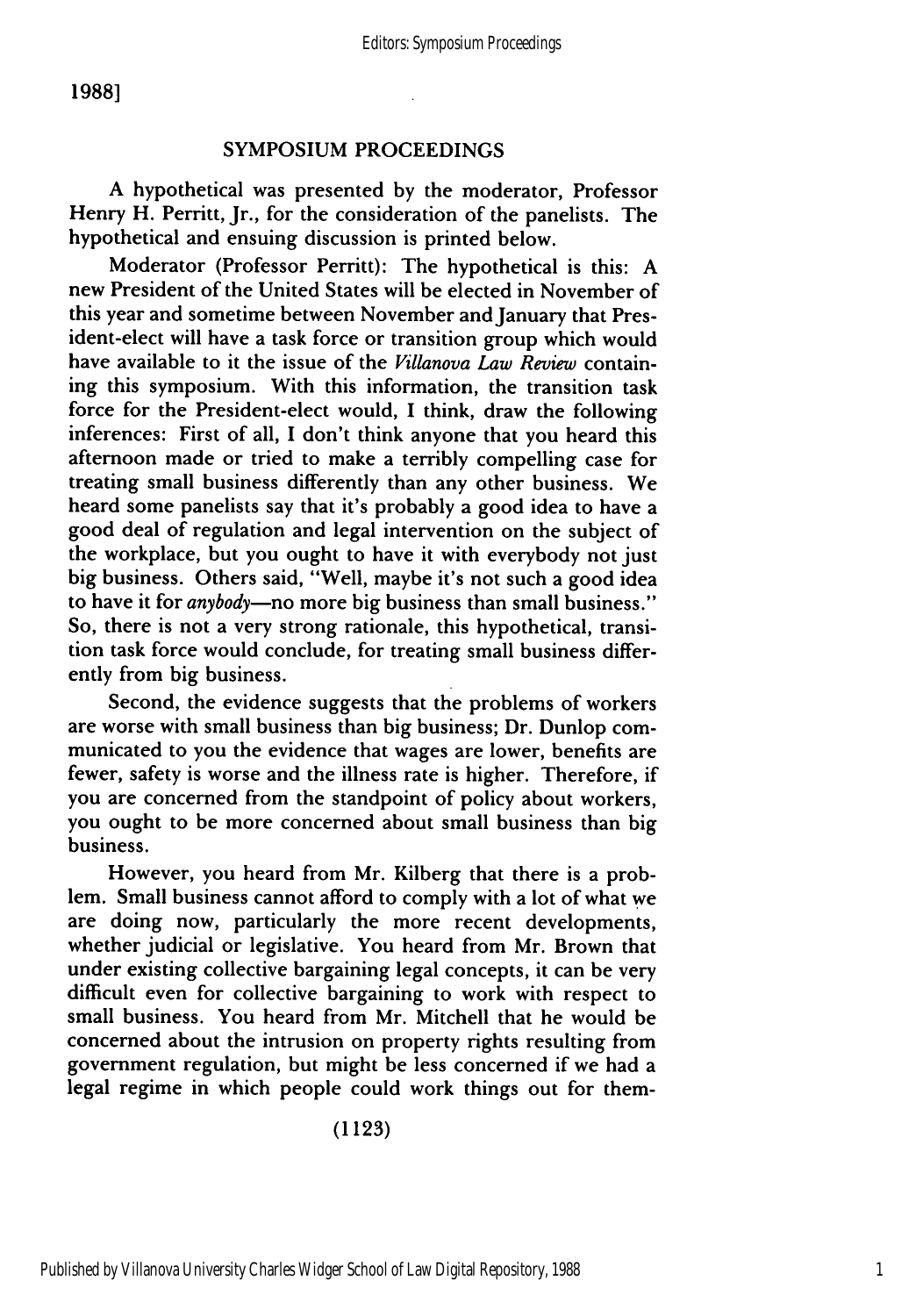## **VILLANOVA** LAW REVIEW **1124 [Vol. 33: p. 1123**

selves and have contracts enforced. Finally, you heard from Dr. Droitsch that, though he agrees, I gather, there is a rationale for treating small business differently, as a practical matter, you can't do it. The government does not know how to do it in terms of enforcing regulations, and even if the government knew how, there's no way small business could understand what was required of it. So what we've got is a problem in terms of human needs that seems to call for a solution that sweeps more business under the regulatory umbrella; yet, we have a whole host of practical problems which suggest that we don't know how to do that.

This transition task force might-and let's suppose it doesrecommend to the President-elect that he should recommend to the Congress-let's suppose that the President-elect won **by** a landslide so he also has a Congress that will do whatever he wants-that we ought to forget about the current regulatory approach, that we ought to re-read Dr. Dunlop's paper, "The Limits of Legal Compulsion," and recognize that the limits are greater than were once thought. However, we should not forget about the workplace or about the worker because that's not going to be acceptable public policy in light of what Mr. Brown and the Pope have said. And the only institution that we know about, this task force would say, which might be able to address this problem is the institution of collective bargaining.

Collective bargaining meets Mr. Mitchell's test to some degree in that it is a private arrangement, results in a contract that could be enforced and, thus, is less intrusive on property rights. Therefore, what the new administration would do is sweep away all of the regulations and do whatever is necessary to permit collective bargaining to function effectively in these industries and workplaces. And that might, as Mr. Brown suggests, require legislatively changing some Supreme Court decisions related to striker replacements and to successorship and, in my view, would require a substantial change in the boundary between the labor laws and the antitrust laws, so that a union like the Mine Workers could legally exert pressure on enterprises that undercut collectively bargained standards.

So, the question is: "Would that be a good thing or a bad thing?"

Mr. Kilberg: As to what we would tell President Bush? Moderator: Or whomever.

Mr. Kilberg: I'll have to start as long as we've got the first issue resolved. I'm not sure I agree with some of the assumptions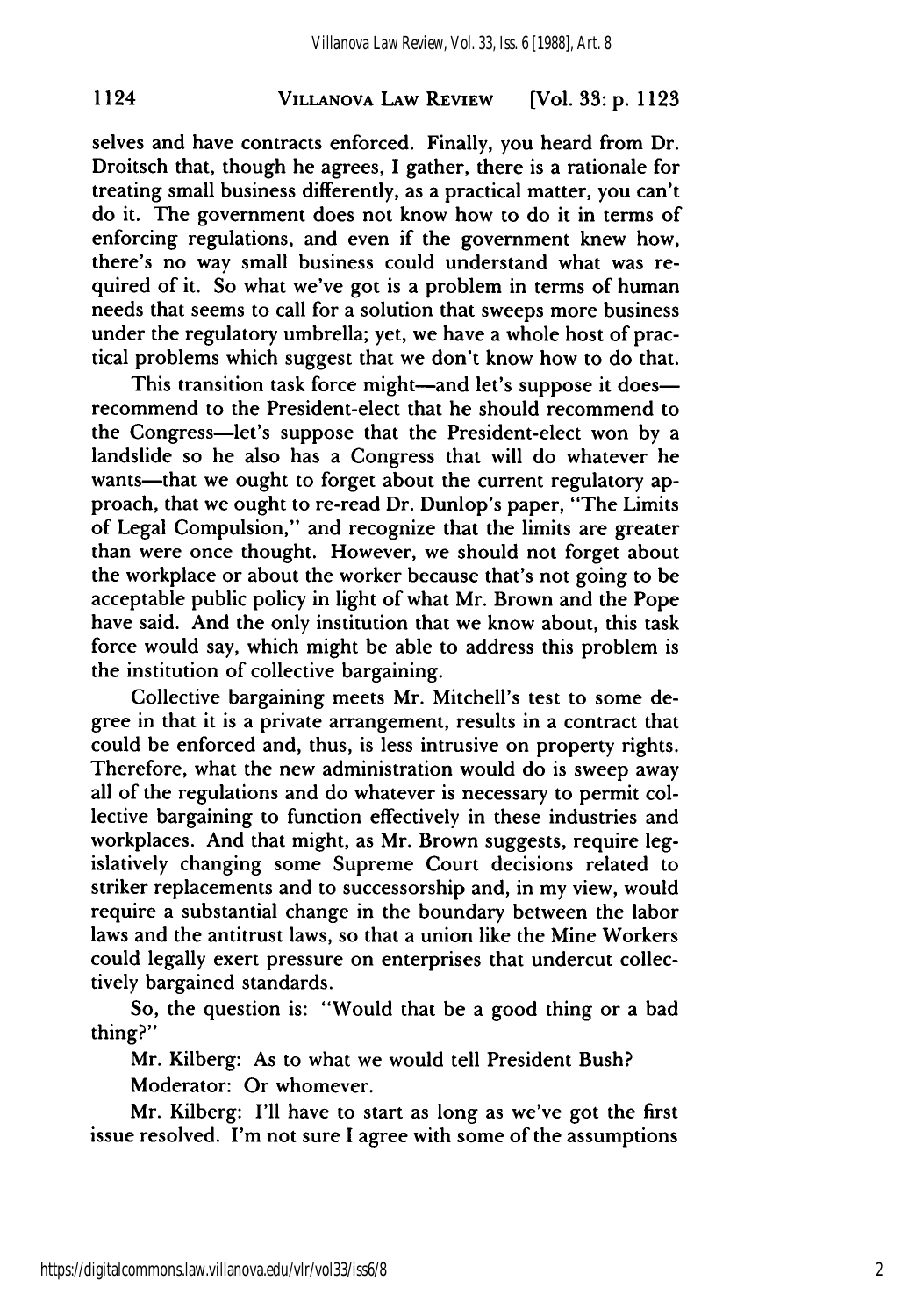that you made. I think that the evidence suggests that small employers pay less than large employers. Small employers have less in the way of fringe benefits than do large employers. Small employers have greater employment costs, I would suggest, than do larger employers. That is a function of size and scale. It doesn't seem to me that what necessarily follows is that there ought to be any change in the law with regard to organization of small business. If there are employees who work for small employers who, in fact, desire to be represented, then they have that right to be represented. No change in the law is going to alter the reality of organization or non-organization. There are small employers who have a union representation and small employers who do not have a union representation.

We've heard some numbers. What we haven't heard are differences in pay and benefits between small employers who are organized and large employers who are not organized. My guess is that you would find that small employers still have lower rates of pay and lower fringe benefits regardless of whether they are organized. The point I made in my presentation was that having your employees represented by the Teamsters does not necessarily mean that you have the master freight contract. That's a reality of size, and you don't change those realities with changes in law.

Insofar as small employers have other problems of compliance with the law, I think that is a function of education and, frankly, of enforcement. My only concern is that enforcement not become a "bet the farm" proposition-that small employers not be forced to face the substantial costs of jury litigation and the penalties that often come with it, that is, tort-like penalties, compensatory damages, punitive damages and the like. Thus, my advice to the President would be to concentrate on some of those things that Roland Droitsch suggested: a better means of education, better means of communication, better means of regulation, better regulation, clearer regulation; not amendment of laws relating to collective bargaining.

Moderator: Mr. Brown, Mr. Kilberg says you don't need any changes in the law for collective bargaining. But you say your problem is that you make a deal and then you can't find the employer against whom to enforce it.

Mr. Brown: Well, before we could go in to talk with the President, I wonder if Mr. Mitchell in his free market would get rid of section 8(b) and secondary boycott restraints, in which case, in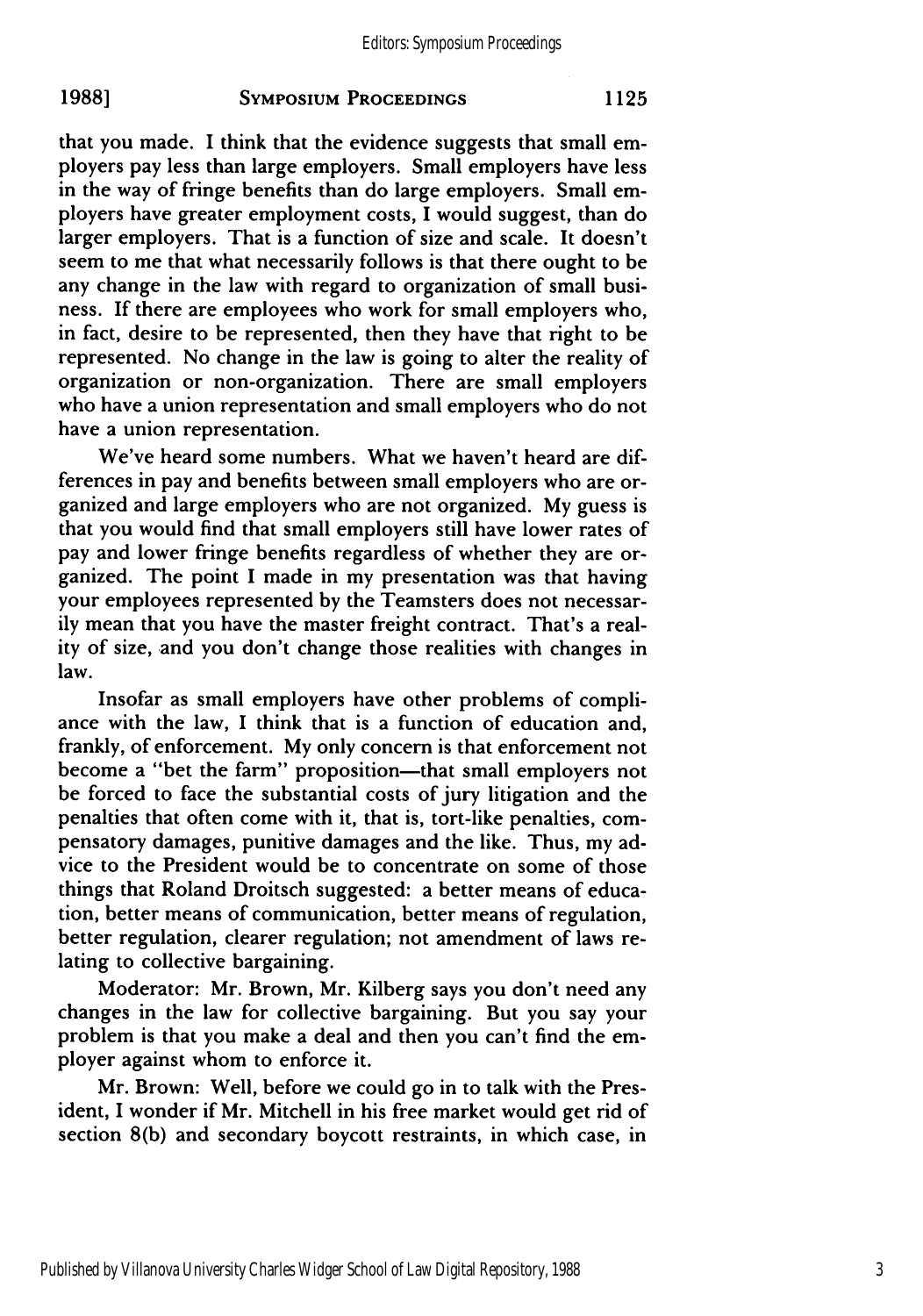## **VILLANOVA LAW REVIEW 1126** [Vol. **33: p. 1123**

this economic environment, the small employers like us **....** I might throw my hand in with that proposal because what those laws are are regulations or official legal constraints upon the ability of unions to operate. If you look at the mining industry, for example, we are mainly, in numbers, small employers. A five hundred employee unit is a big unit. If you will eliminate our hot cargo prohibitions and antitrust sanctions applying to purely bona fide labor issues—not to unions acting as covers for employer conspiracies, but bona fide labor disputes-in this environment, I think, at least the Mine Workers might do better.

Moderator: Mr. Mitchell, would you be willing to get rid of the prohibitions on secondary boycotts and our cargo agreements?

Mr. Mitchell: If I understand them correctly, then I don't think that there should be any... let me put it this way: I have to be convinced that there is an economic or moral rationale for limiting peoples' behavior so long as they are not encroaching upon other peoples' life, liberty or property. Thus, in each case, I would simply apply that general or natural rights principle. If the secondary boycotts and the hot cargo prohibitions, with which I am less familiar, are within that framework, then sure, like I said in my comments, the government should not try to harm unions nor should they try to assist them.

Moderator: Then we have some common ground between the Mine Workers and the philosophical Libertarians. One way in which collective bargaining could be made freer and more effective is to permit Earl Brown's union to confront a small employer-or employer of any size-who doesn't want to play ball with the collectively bargained standards. The employers who do want to play ball could be enlisted not to do business with those who don't want to play ball, which presumably would bring a good number of them to heel or at least get rid of them as problems.

Mr. Brown: I suggest that that is an alliance of expediency, however, and that in the long term, for all workers, government policy is never needed, pro-trade union or anti-trade union.

Moderator: Dr. Dunlop, do you have a comment on that or on anything else?

Dr. Dunlop: I stand in awe of your capacity to moderate.

On the basic issue that you raised, I must say, I think the fundamental problem that we've been talking about is very, very different. I am intrigued by following the course that Roland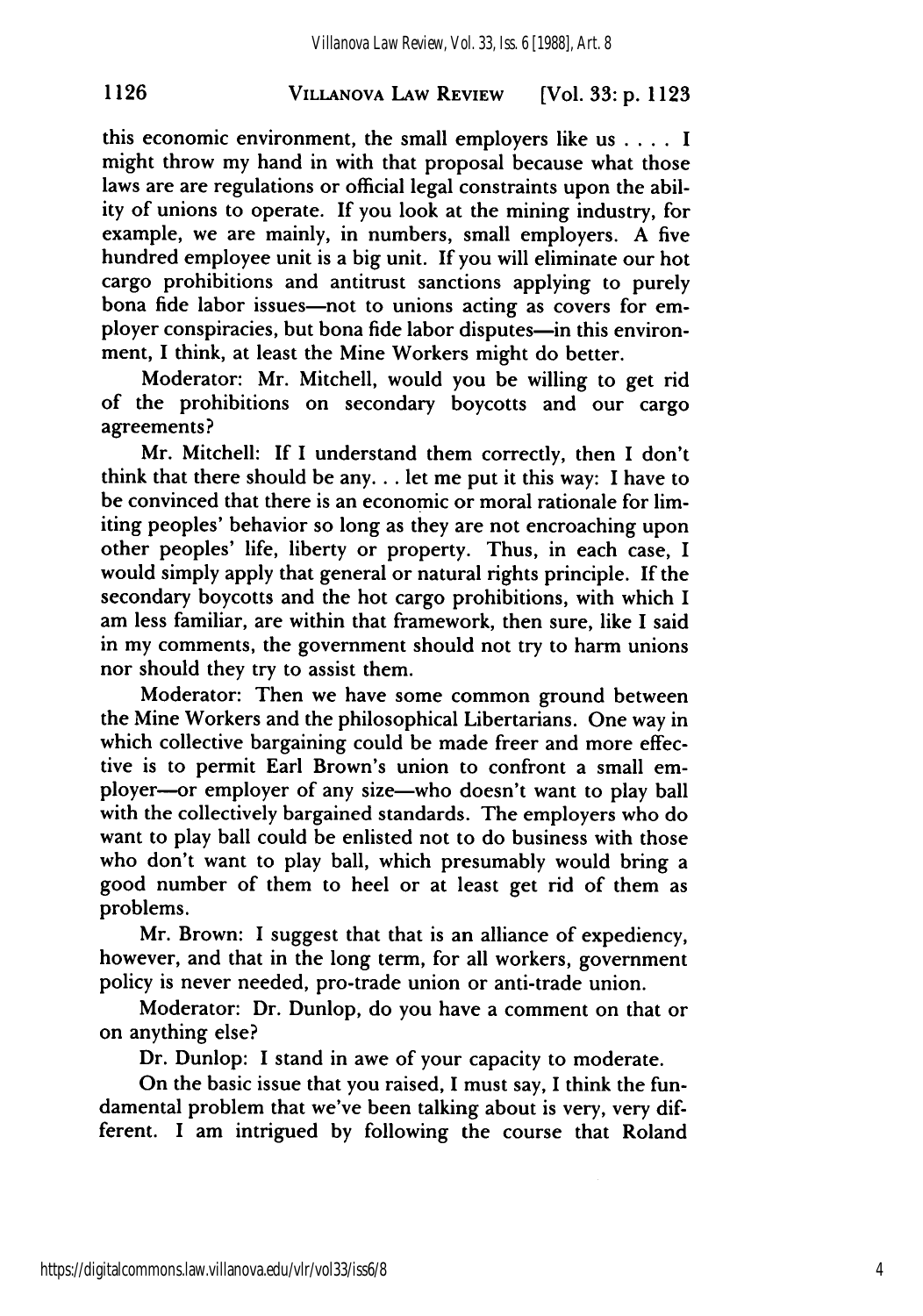Droitsch did not exactly mention, but I trust would be in keeping with the spirit of what he has to say.

I think it makes a great deal of difference how the government stands, how the Labor Department stands. How much money the government has for enforcement is important too. I want to break this down into two parts: First, what proportion of those resources does the government spend in a kind of educational demonstration, in that general kind of mode? Second, what proportion does the government spend according to established priorities? The question is: What does the Labor Department, which has now become largely a regulatory agency, do?

There was a day from 1913 until into the 1960's when the Labor Department was mainly a manpower training body and had, well, up to 1947, had the Conciliation Service, the Mediation Service. You could go back to issuing reports in labor disputes and so on. But since that period of time, it has become largely a regulatory agency. That is quite a proposition. Now, I do think that if you're going to be a regulatory agency, you must say, "In the next three years, on which of these things are we going to focus? In the next three years, which of all of the 140 pieces of legislation on our plate are the most pressing?" Maybe it doesn't fit the law, maybe it doesn't suit the Congress, but to do it well you are going to have to select four or five things and concentrate on those four or five. Nobody can enforce 140 laws and do it well. It's simply too much on your plate. The issue is one of strategy at this time in history-what are the half a dozen things that are most important?

Or maybe you pick by industry. You say, "In this industry, we'll work on this problem. In that industry, we'll work on another problem." And maybe your enforcers have got to be more versatile. The wage and hour guys go out and all they do is play ball on the overtime issue because there is a lot of money in overtime. Forget that. Instead, say, "Let's go out and go to work on OSHA in this kind of industry. Let's go work on something else in that one." The whole strategy should involve how the Department utilizes its resources and spends its money. When you decide to put more of it into education and demonstration, into working with trade associations or working with unions and trade associations together, that is the kind of overall, 140-law strategy of enforcement that you must have. Otherwise, the way you're going, you'll never get there.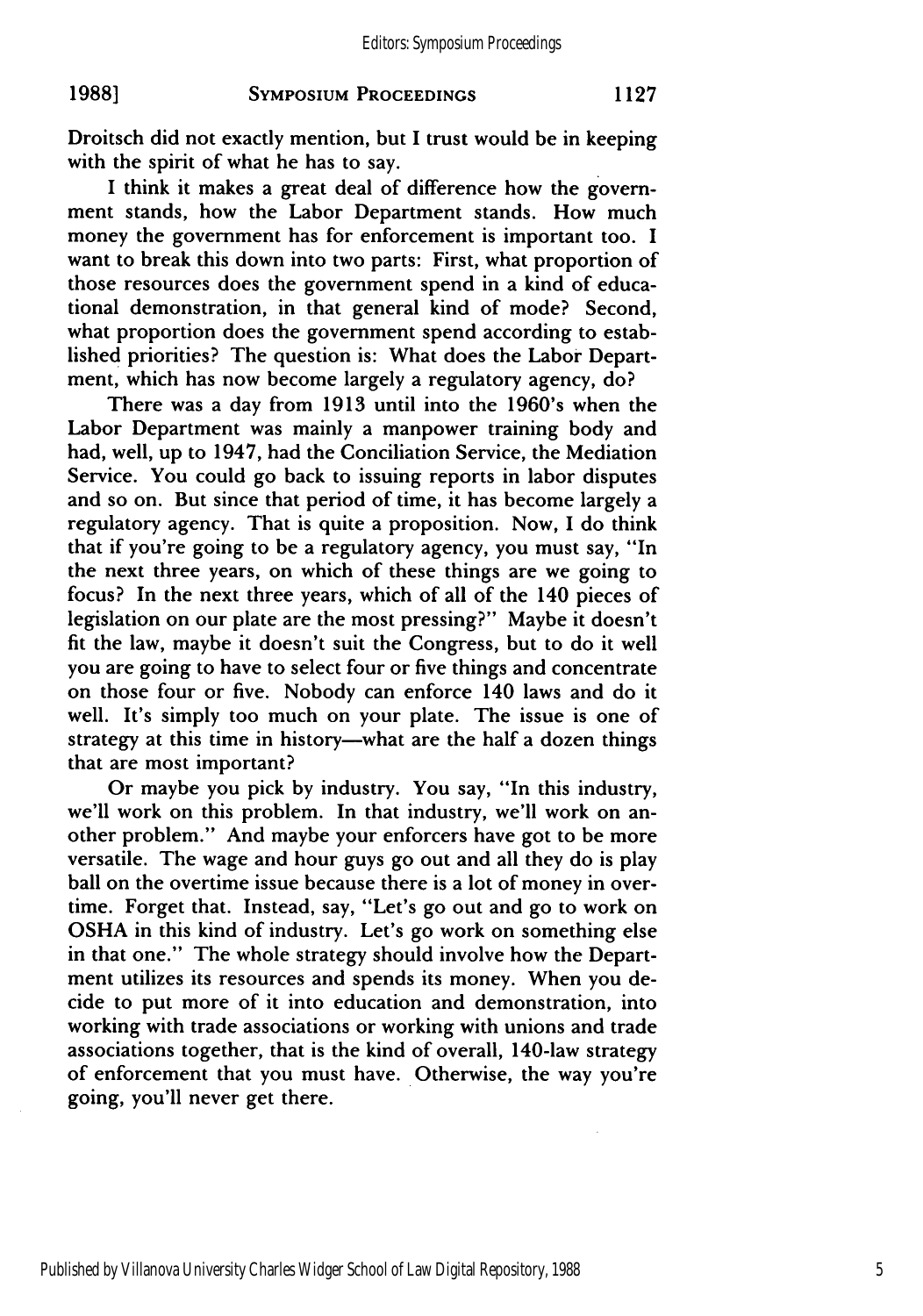## **VILLANOVA** LAW **REVIEW 1128** [Vol. **33: p. 1123**

Mr. Brown: Dr. Droitsch, why haven't you done that already? Why wait till January 1989?

Dr. Droitsch: I say, "Amen." As you were saying that I was thinking about the sheepherder wage regulation that I was working on which **...**

Moderator: Sheepherder wage regulation?

Dr. Dunlop: Well, there used to be a big problem concerning the importation of sheepherders from Spain. The northwestern part of the United States never had—I think it was Montana never had enough sheepherders, and the regulation addressed under what circumstances foreign sheepherders would be let in. Is that your problem?

Dr. Droitsch: No. It's the substance of what is called the adverse effect wage rate in the trade, but your point is well taken. In fact, I think that's critical if the Department is going to function efficiently. We have to sort out at the top some of the priorities that are pressing. The other ones we simply have to put aside for awhile. That is a process which really hasn't taken place. I think it is fairly critical. I tried to estimate, in terms of the Department, what percentage of the employees are involved in enforcement. If you take the direct numbers of people that are involved with enforcement and then prorate the administrative structure of the Department to that, well over fifty, perhaps as high as eighty percent of the Department is involved in enforcement. But still, in terms of doing the job that's theoretically out there, there is no way that that can be accomplished. We still have to be very, very selective. It comes down to questions of health and safety, death-major issues that we have to leverage in terms of the important matters as opposed to the Mickey Mouse.

Mr. Brown: Dr. Droitsch, if you will get the government to have a pro-trade union policy, we can help you enforce these regulations. You will not be burdened and you can focus on those things where there is no union, like sheepherders. (But there might be a sheepherders' union).

Dr. Dunlop: There is. The union opposes the mechanical device that shears sheep.

Mr. Brown: But I mean collective bargaining is an effective enforcement institution. For example, in coal mining and MSHA, you can directly correlate union mines with lower fatalities.

Dr. Dunlop: Let's put this question to you. What kind of a deal can we make to get the Mine Workers .... A number of these issues are different, but this is one where you ought to be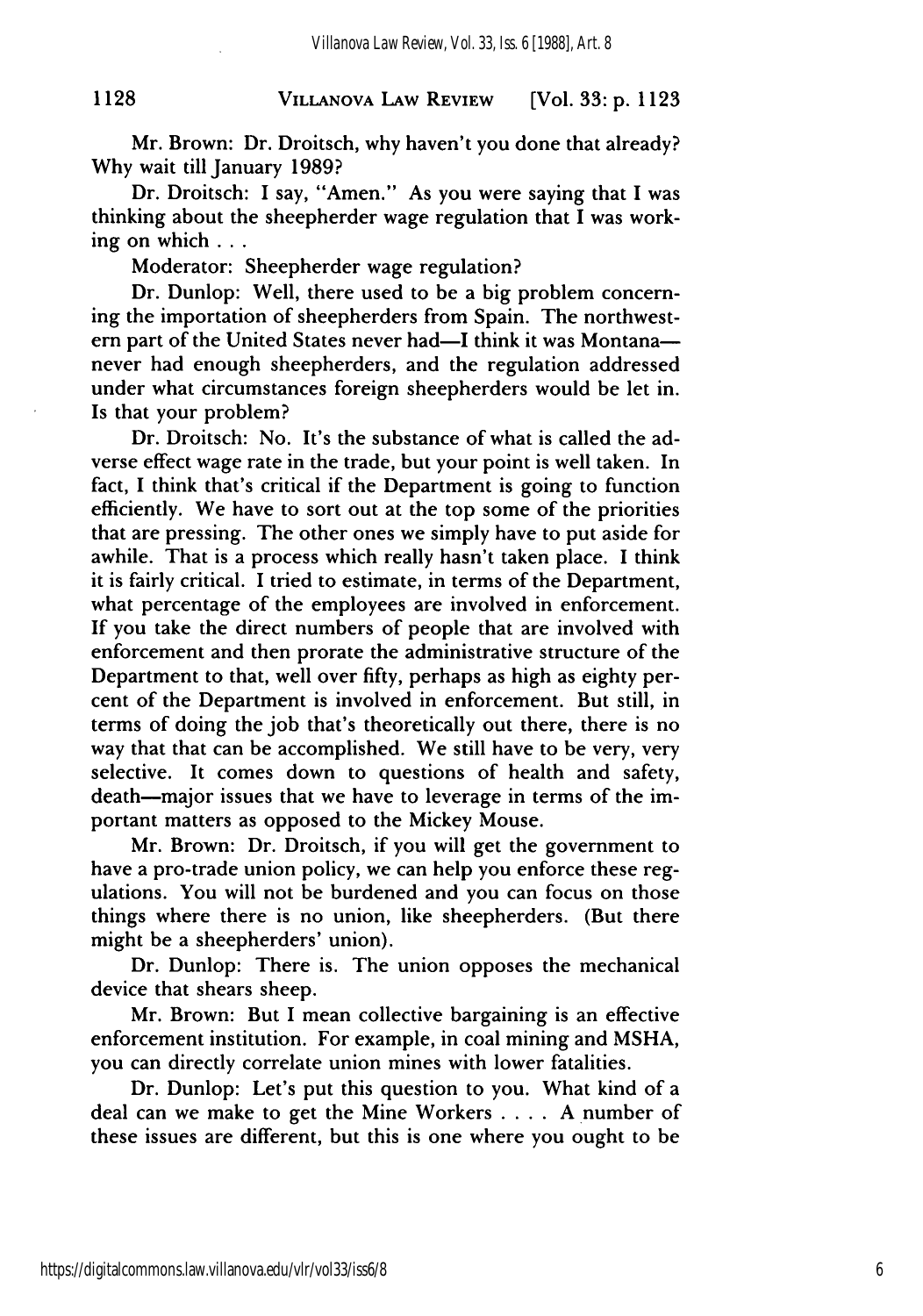able to get the Mine Workers' Union and the coal mining industry together and ask, "What can you fellows do together to enhance the enforcement of MSHA?" To keep people from being killed is a very acceptable kind of conduct, I suppose. The issue is what can these parties do together to improve this. Now it operates partly by union committees. It operates in part by the union calling in OSHA inspectors. The union has the authority, under the contract, to shut down a mine and thereby to exercise a management function on grounds of safety. If it's abused, there is a provision we worked out way back in the forties providing that you may be disciplined for exercising the right to shut a mine in an inappropriate way. But *there* is a place where MSHA and collective bargaining can supplement each other. I felt for a long time that if they could get together, MSHA and the mine union and the mine industry ought to be able to do a more efficient job in lowering costs and reducing accidents. Has anybody ever pinned you down on this issue?

Dr. Droitsch: I think that's a good idea, but I would caution one area in terms of the hypothetical that I think is quite **....**

Dr. Dunlop: That's what your job is—to caution only. Go ahead.

Dr. Droitsch: I commend to everyone's reading something as complicated as MSHA's ventilation standard. I want to note just how difficult it is to understand the wind and ventilation flows. In fact, in MSHA, we have a model that is kind of fun. You push the little levers down and the smoke goes through and you see what happens. If you think it's a simple issue, wow, this model demonstrates that it is an extremely complicated thing. Then once you know what you have to do to develop a regulation around it, it becomes even more complicated.

Dr. Dunlop: Well, all the more reason for leaving it to the parties.

Mr. Brown: The only people who understand it are either coal miners, or coal operators or former coal miners who worked for MSHA. No A.L.J. ever understood it.

Dr. Droitsch: This is true.

Mr. Brown: That's why you have to build those things as exhibits and say, "Judge, if smoke comes in here, it will go out there."

Dr. Droitsch: But in terms of sitting down, collective bargaining law around a table, this must be replicated around the country, unless it is done on a fairly large group, where all the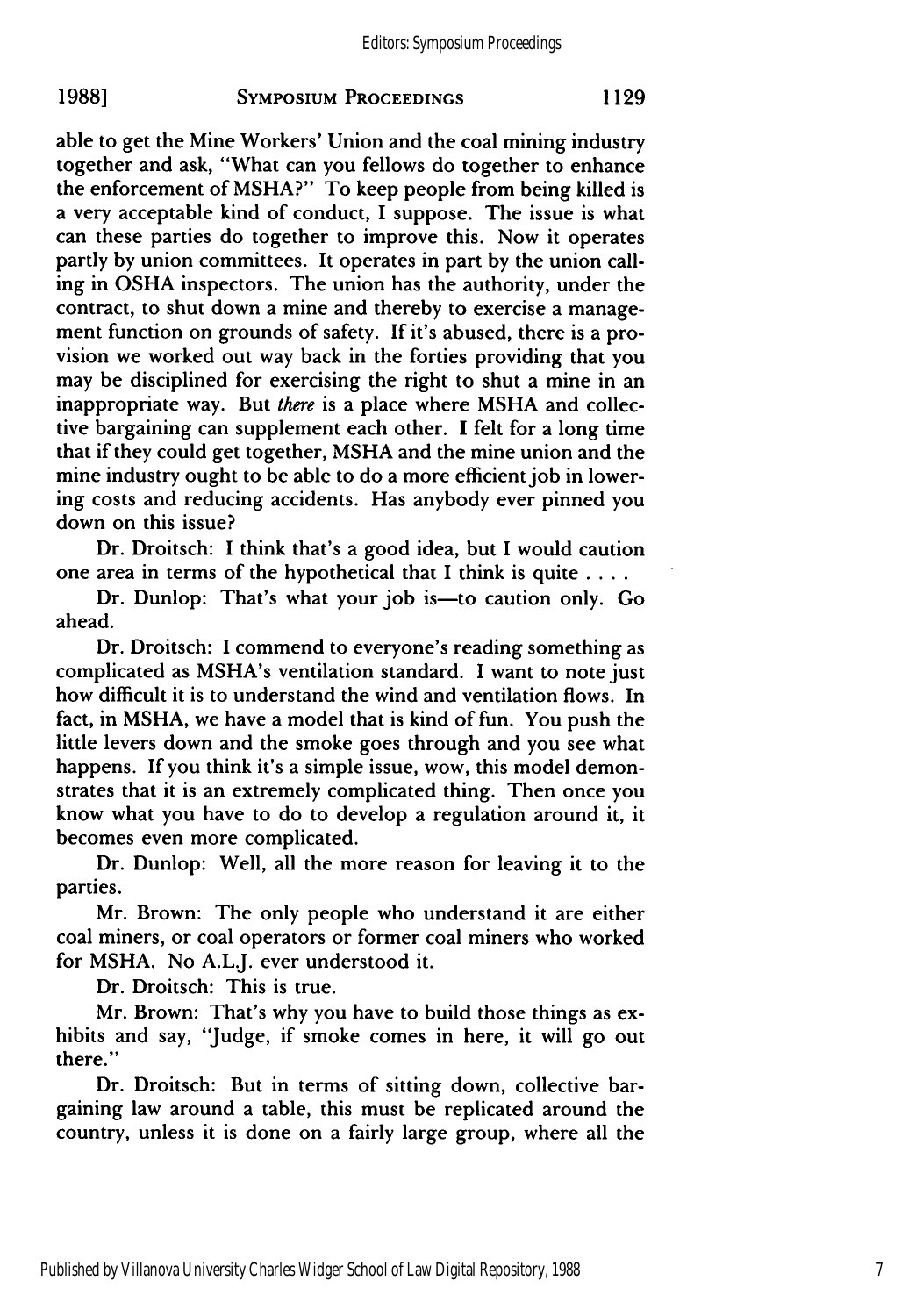## **VILLANOVA** LAW REVIEW **1130** [Vol. **33: p. 1123**

mine workers are represented. In other words, there are certain efficiencies of scale. If it's done locally, you are not going to get anywhere.

Mr. Kilberg: Well, I don't know about that. In the early part of the Reagan administration, I represented an employer who was affected by the lead standard. We got together with the Steelworkers and with OSHA and we had a tripartite group of industrial hygienists go through each plant with engineers. All we asked the OSHA person to do was to try to be quiet and allow the company and the union to agree—not on what the ultimate objective was; the government set the ultimate objective. We had spent a few years litigating it. Frankly, nobody was getting anywhere. What we then had to agree to was the rate at which we would progress to that ultimate objective at each plant, how we would progress, what engineering controls would go into effect, what personal protective equipment would be worn and so on. We reached agreement, plant by plant. It is unfortunately an industry which is in economic distress. But at least this aspect of its problems has been dealt with and, I think, quite successfully. That's one of the things you can often do when you have a union that is strong enough and has the technical expertise. Fortunately, in that case, the Steelworkers had the industrial hygienists and the engineering capacity to be able to work with the company on the other side so they did not have to simply trust the company's experts.

Dr. Droitsch: I agree with that, but the question of setting the initial standard is a very complicated process and a very hard thing to do.

Moderator: Mr. Kilberg, if you had on your Solicitor of Labor hat, let me ask you what your reaction would be to two things that have been suggested. To caricature it a little bit, one thing that seems to be on the table right now is this: In effect, OSHA or MSHA or the other Department's regulatory agencies would deputize or contract out their enforcement functions to the Mine Workers, or somebody else. Question number one: Is that okay if you were the Solicitor? Question number two: what do you think the reaction would be in the world at large if the Department announced, "We have 145 statutes, but considering the impossibility of enforcing all of them, we are only going to do four in this administration?"

Mr. Kilberg: I think both of those questions are answerable. The answer to the first question is you don't deputize the Mine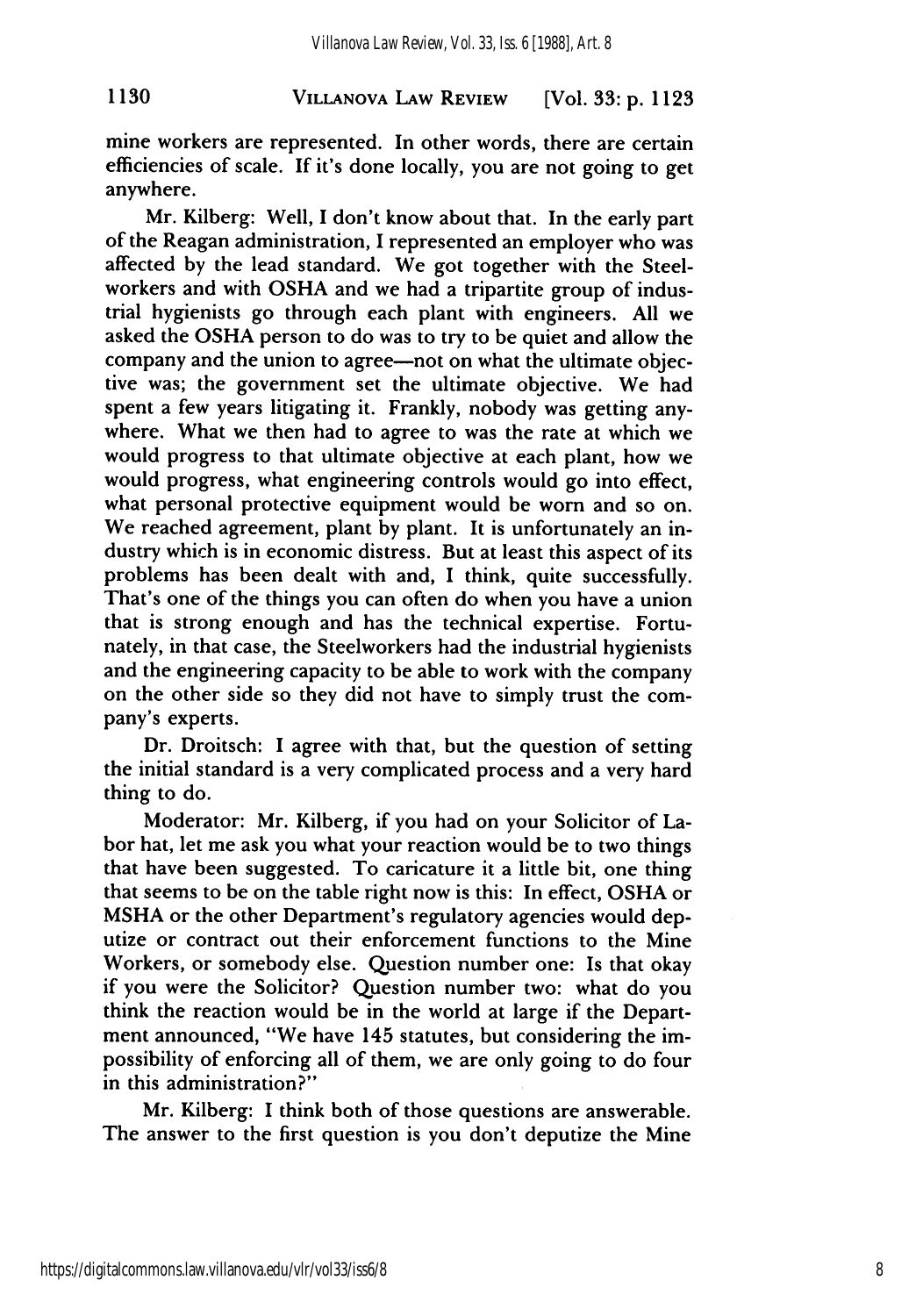Workers. The Mine Workers don't want to be deputized. They would not want that function. What you do is you work with the Mine Workers as well as with industry, and government meets its obligation to set the standards. You leave a role for the parties and you play a role—some of it is cajoling the parties, some of it is threatening the parties so to bring them together to work out the implementation.

With regard to targeting, I think that Dr. Dunlop is absolutely right. You can't enforce 140 statutes well. You don't have the resources. You've got to set priorities. However, I don't think anybody in his right mind would stand up and say, "These are our four regulations and we are going to let everything else slide." You recognize your obligation with regard to all 140, but you have emphasis. You have priorities. The Secretary of Labor can signal as to what he or she considers the problems to be at any given point in time and what the priorities of this administration are. You deal with it in that way.

Moderator: But Dr. Droitsch, hasn't the United States Court of Appeals for the Third Circuit and the D.C. Circuit (among, undoubtedly, others) got into the business of setting your priorities for you?

Dr. Droitsch: They certainly have. Grabbing back that priority setting function is goal number one. Because the Department has not articulated what our priorities are, for instance in **OSHA,** we get into the problem of being told what to do. Essentially, what we have to do is say, "Here is what's important," and go back to the court and fight that fight.

Moderator: And offer a rationale for it.

Dr. Dunlop: There's got to be a rationale to it, too. I mean it's not just, **"I** got out of bed today and I'm going to work on regulation number **68** out of 140."

Dr. Droitsch: **My** suspicion is that the courts would accept that. Well, I have examined, for instance, the petitions to **OSHA** to do rulemaking. I cannot find one where we have said, "No, we're not going to do a rule," and we were forced to do a rule. What has happened is, and this is interesting, we've said, "Well, maybe we'll do a rule." Then the courts say, "Okay, when are you going to do it?" Then a couple of years later, the courts call us back and say, "Well, how are you coming with that rule?" And a couple of years later they say, "You aren't coming along." Then we say, "Yes we are. We are going to put one out a year from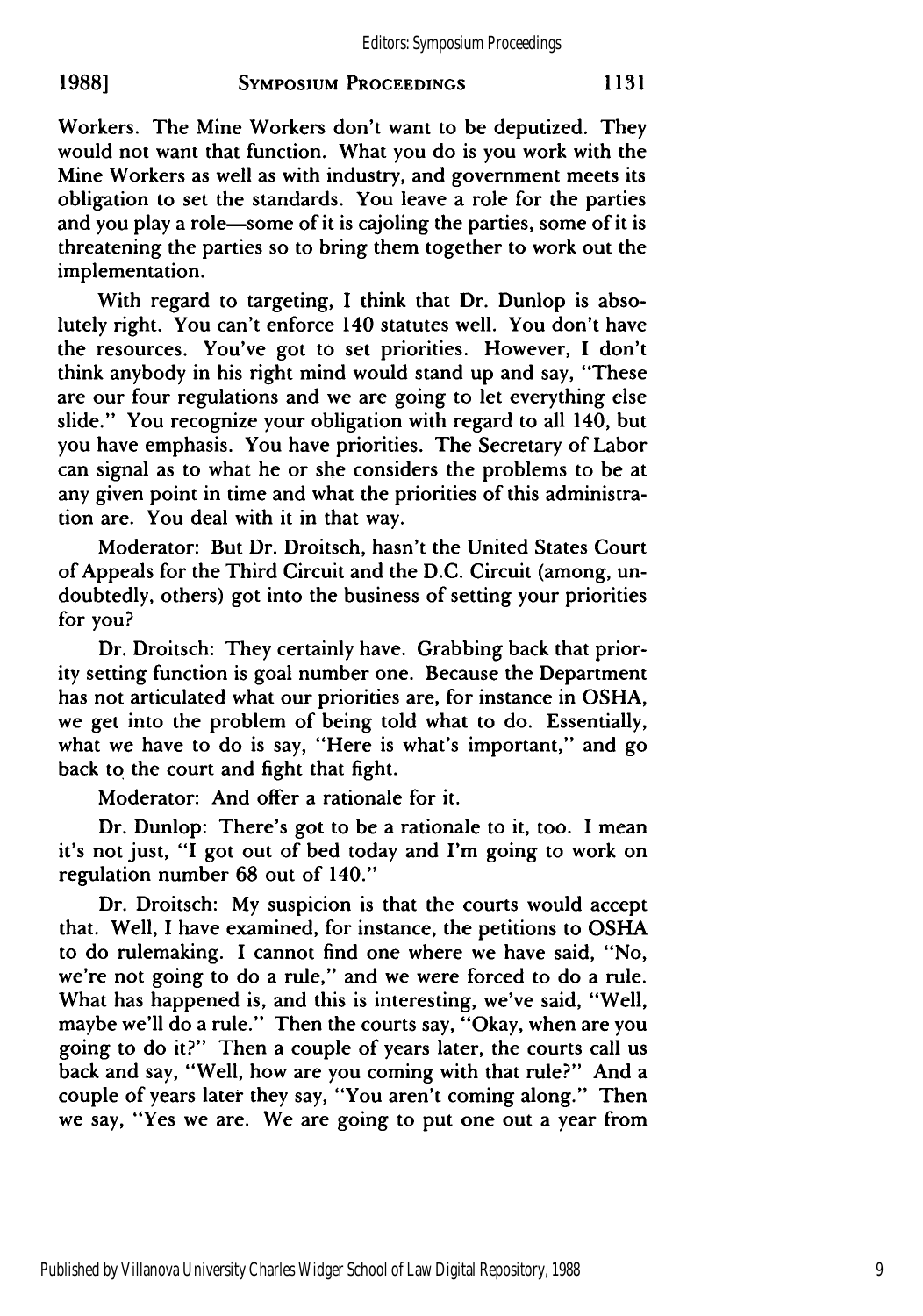## **VILLANOVA LAW REVIEW 1132** [Vol. **33: p. 1123**

now." Eventually, the courts get frustrated and say, "You will do the rule."

Mr. Kilberg: It is not generally a good idea to lie to judges.

Moderator: How exactly would this scheme, from the Mine Workers example, or Mr. Kilberg's example of the Steelworkers, help in enforcing the standards against small business? (To Mr. Kilberg) Your experience was not small business?

Mr. Kilberg: No. It was not small business. There are small businesses that are affected by that same standard and were represented in the lawsuit. Unfortunately, they were not, frankly, as forthcoming as big business. They were either not organized or organized by other unions that were not in the same position as the Steelworkers to work out an accommodation. In those instances, the government should have played more of a cajoling role. The government already played its initial role: It set the standard. It set it very, very high, or put the other way, very, very low. It was a difficult standard to meet. The government could have done more to bring the parties together and using the example of the larger company, in this instance, to work with the smaller companies.

Moderator: If I understand you, the government's role in that case would be to bring the small business under the umbrella of the tripartite enforcement scheme, not to have the government inspectors go off on their own after the small enterprises.

Mr. Kilberg: I think the government inspectors are there. It is the threat of government inspection that brings the parties in. There are two ways to deal with it. We can deal with it the hard way in which case we will inspect you and we will go through the litigation process which, win or lose, is going to cost you a lot of money. Or we can see what can be done by way of accommodation. Now we have some models and working from those models, let's see what we can do. That provides the government with a rationale for compromising on its side because it has got a private sector enforcement party, in this case, the United Steelworkers to use as a model. It can only be a model. Plants are different, one from the other, but you can work from it. You can see what compromises were acceptable.

Dr. Dunlop: We did that in the coke oven standard.

Mr. Kilberg: Exactly. That was the model. In the coke oven standard what you did there was, in fact, what we used a few years later.

Moderator: In the coke oven standard, Dr. Dunlop, you set

https://digitalcommons.law.villanova.edu/vlr/vol33/iss6/8

10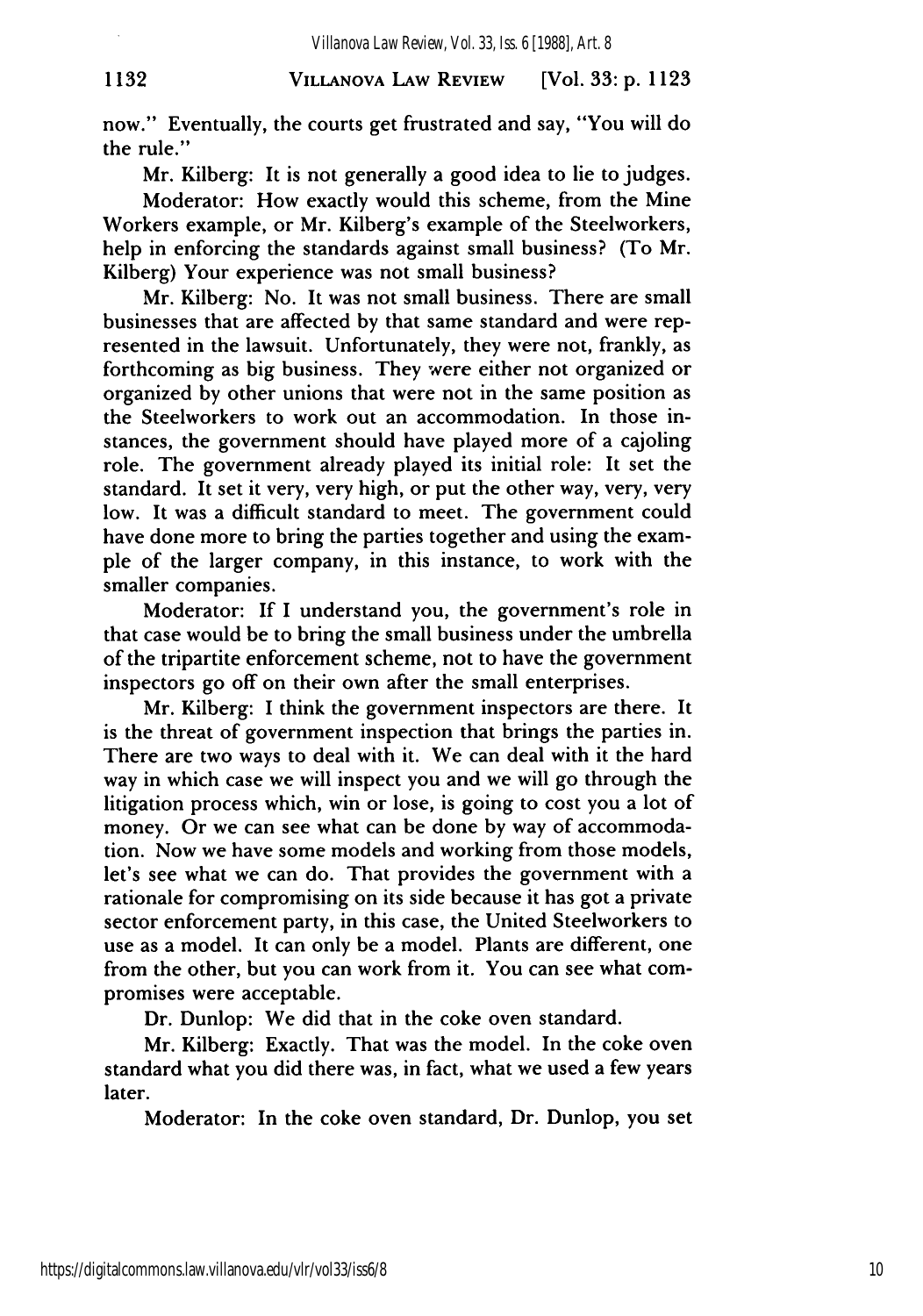one standard that was purportedly applicable across the board, but then you accommodated individual reality through enforcement strategy. Is that right?

Dr. Dunlop: Yes. Because often in the standard, one of the realities that has got to be interjected is the differences, not only large and small. In these matters it also very much concerns technological processes that are often delayed. In the coke oven case, the reason the parties were willing to participate in the process is because the government's proposed standards really went to the maintenance processes. If you don't maintain a coke oven, then you get a lot of emissions. But then the parties look at you and say, "You are trying to tell us how to maintain a coke oven." Then they say, "Well, gee, we have got to have something to say about this." They want to participate, and you then have to recognize that an old coke oven or one that is not in perfect repair is a very different kind of application than the latest coke oven ever built.

By the way, in the Brown Lung Case, the difference between the companies was this: The large companies had recently bought modern equipment. They didn't have problems meeting the air conditioning standards. But a lot of the smaller firms had older and more obsolete equipment and this large-small dichotomy is very much interrelated with aging equipment in many environmental standards.

Dr. Droitsch: Absolutely. That is the difficulty in tailoring any regulation when you go out there and discover exactly what the situation is. You throw up your hands because usually the newer and more efficient firms can easily meet these standards. The statute says lowest feasible. There you have standardizing. It's feasible and they're doing it.

Mr. Kilberg: Feasible for whom?

Dr. Droitsch: Yes, feasible for whom and then working with that definition is very complex.

Mr. Kilberg: I think there's a theme, and the theme is one of cooperation. It is cooperation between labor and management, cooperation with government and employer and labor. In an effort to resolve problems, the reason I decry the trend towards litigation is that litigation, by its very nature, is something you do when you don't plan on living with the other party ever again. It is a burn-your-bridges approach. In this world of labor-management relations, you are going to live with the other party. Labor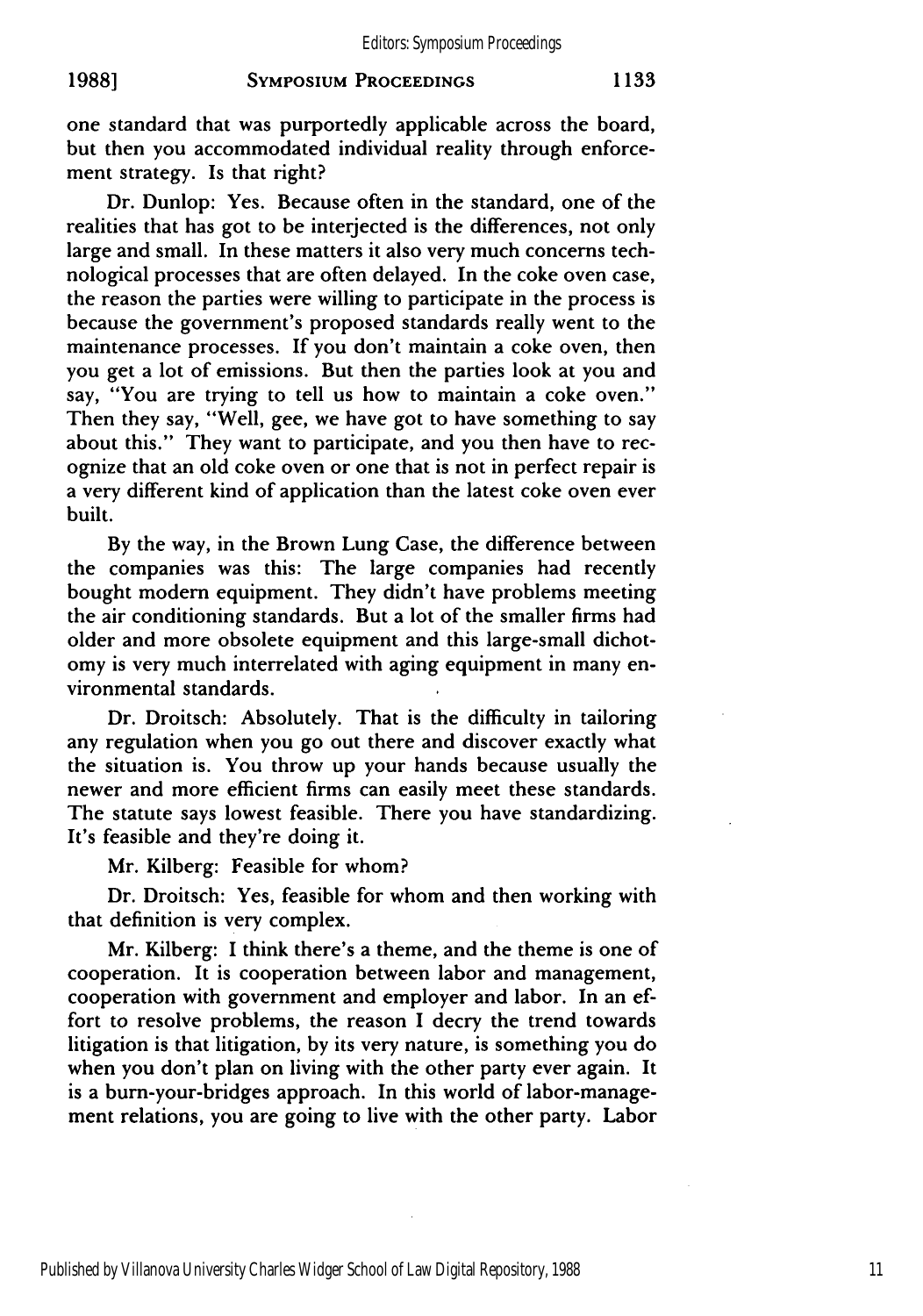## **VILLANOVA LAW REVIEW 1134 [Vol. 33: p. 1123**

and management have got to learn to live together. They see each other day by day.

Similarly, the small employer is going to see the government. There's a different reaction. You think of the equal employment opportunity investigator because that investigator will be back. Relationships have to be developed. That is something you are always advising your client when there is a government audit. This is not a one time affair. It may be ten years before you see somebody from that agency, but you will see somebody from other agencies. You have got to develop relationships. We have got to find ways to accommodate our needs. It works, if given a chance.

Moderator: That provokes a question for Mr. Brown as the only official person from a trade union here. When the Labor Department was working on a process of accommodation, not at the enforcement stage, but at the rulemaking stage, called negotiated rulemaking, the initial reaction of one of the key staff members of the AFL-CIO was to be absolutely opposed to it as an alternative process. The rationale, as it was expressed to me for that position of opposition was this: Once you started making deals from the back room, the goal of protecting workers would be sacrificed. But, I think, more important than that was a perception that the litigation process is advantageous to a union because it requires fewer resources to cross-examine the management expert witness on a health standard or safety standard and make a record that drives the standard in a particular way. It requires fewer resources to do that than it does to participate in a joint process. **If** the Labor Movement as a matter of policy is opposed to these kinds of processes, how do we explore them?

Mr. Brown: I can't speak for the AFL-CIO, nor would I want to, but I think there was, in the late 1960's and 1970's, a belief in litigation. Lawyers went around to set up public interest firms and got results. You can think of any number of situations where they did. But with those victories, and, of course, if you ask me as a lawyer, I am going to want to be able to go in and be able to have a citizen suit at the drop of a hat. Haul in the Secretary of Labor and ask him questions. That is what I am going to want. But litigation creates a very superficial atmosphere and frankly I am sick and tired of it. I think you can get rid of very stark, intolerable conditions in litigation, but I don't think it is any way to run a business. You don't get a consistency of results upon read-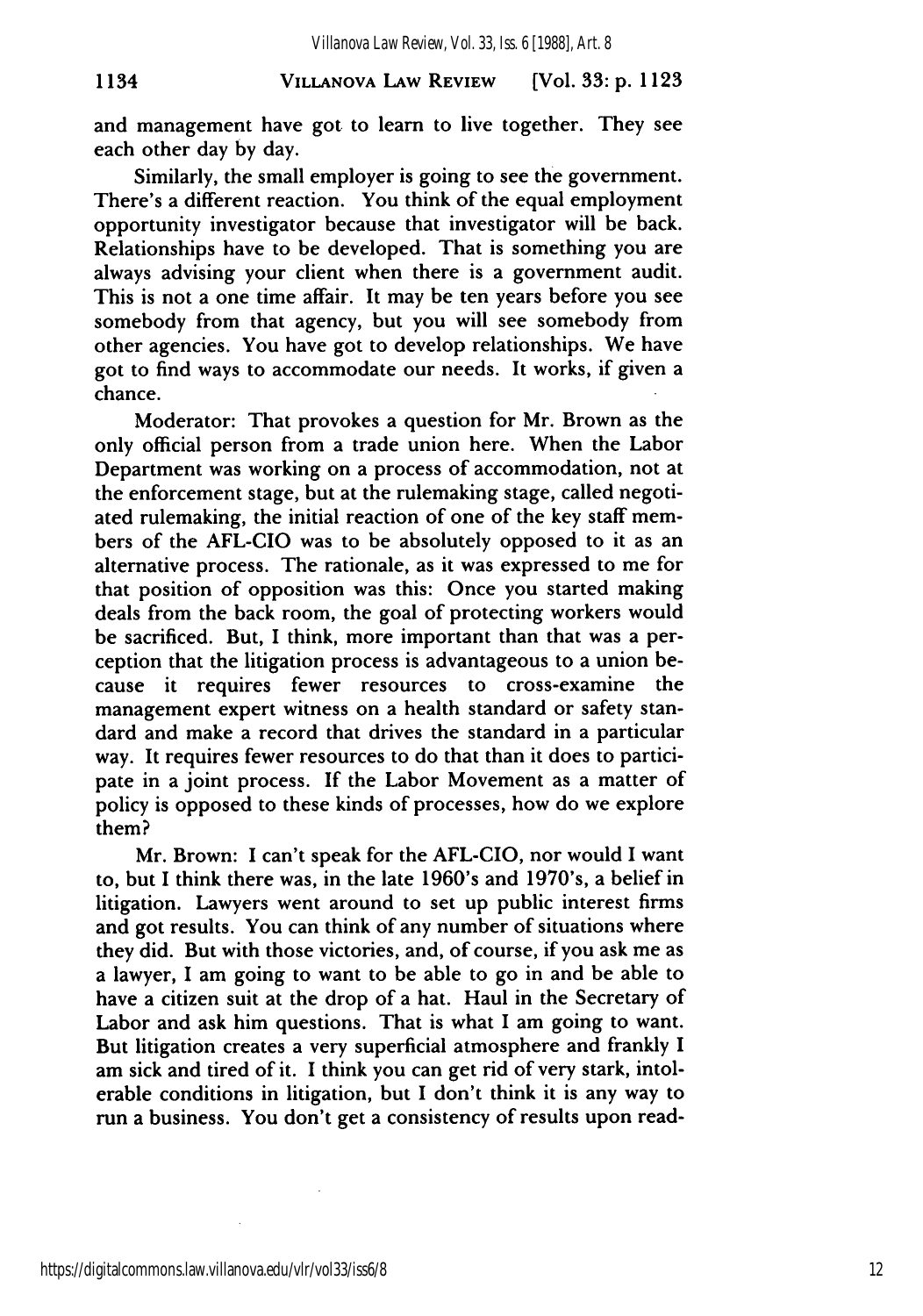ing the decisions. It is always better to work it out. Now, if that means that you can't always say, "You make a proposal and we'll critique it," then you've got to get in the game.

Mr. Kilberg: But litigation is a tactic, a tool. If it is used that way, it can be helpful. You've got to remember it is a tactic and not to let it control and become the objective. Sometimes you need it because you need to develop a record. Sometimes you use it just because you are treading water. Things will happen, but they have to happen at a certain time in a certain way. I have been involved in a bankruptcy for the last two and a half years. It is frustrating, but certain things have to happen. Sometimes in labor negotiations, there is an understanding that we are going to make an offer and you are going to take it back to your membership. We all know the membership is going to vote it down. Sometimes we need to have that happen. Part of the process is understanding the human relations that go on in negotiations. The key thing to remember is what your objective is and not to allow the litigation to become the objective.

Mr. Brown: For example, it is mind boggling to imagine the resources it would take us and the minor, minor result it would achieve. Litigating is no way to replace active concern for safety inspection.

Moderator: (To the audience) What comments or questions do you have?

Audience Member: What about arbitration?

Mr. Kilberg: I think there is a qualitative difference. For one thing, the grievance procedure is a communication procedure. It is a problem-solving procedure. Arbitration is the same way. Sometimes cases are taken to arbitration and the side that pushes it to arbitration doesn't really want to do to it, but it *needs* to go through the process. It is a means of dispute resolution, but it is done with an expert or professional making the decision, not a group of neutrals who have no understanding of how the parties need to accommodate their differences. Dispute resolution is to be favored. All I am saying is that litigation in the federal or state courts, particularly jury litigation, has always struck me as the worst kind of dispute resolution. It is the kind of dispute resolution you use as a means of last resort. When you have parties that have to live together, then you ought to be looking at the larger picture. Litigation ought to be an element of the larger picture and not the end all of the deal.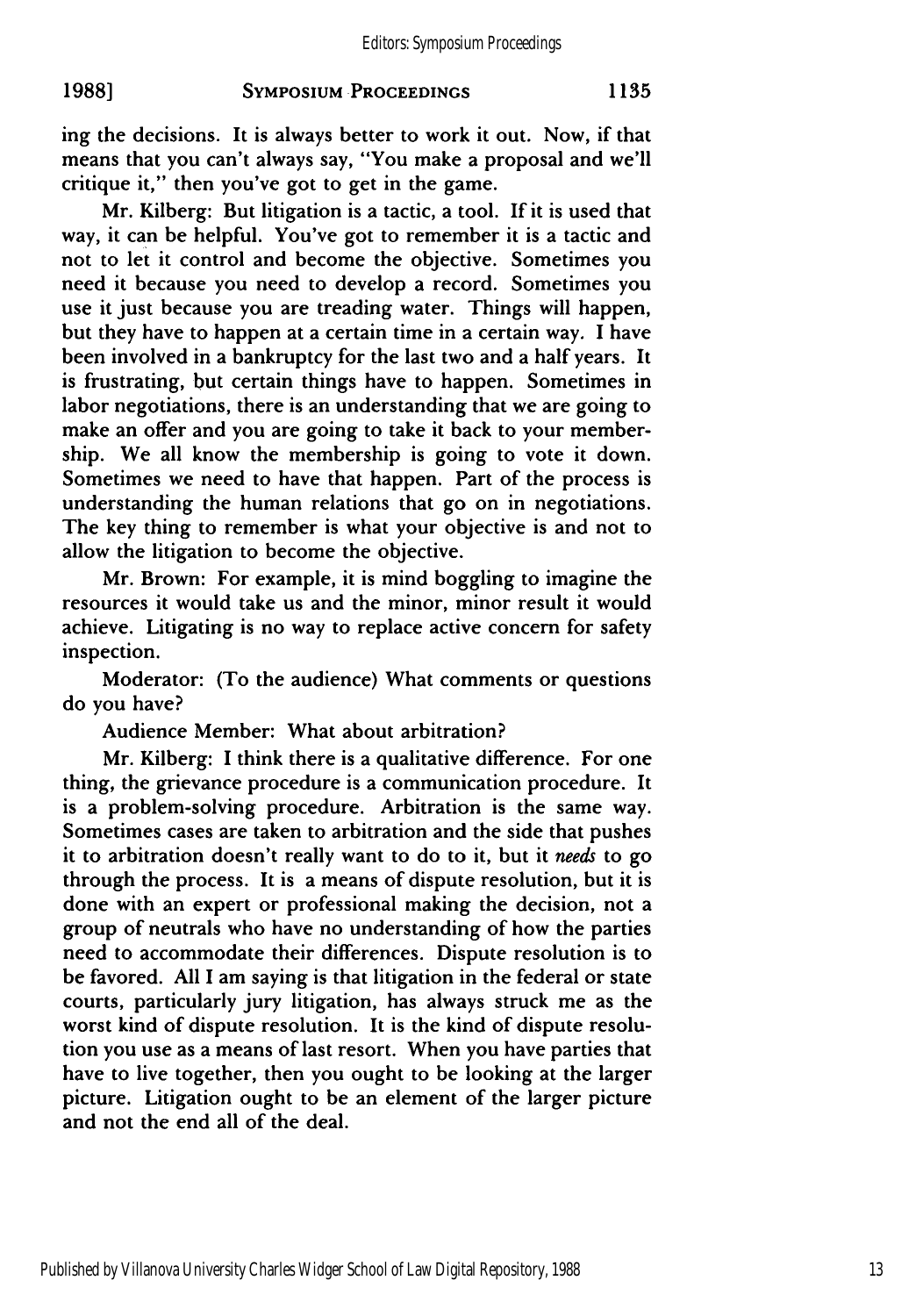#### **VILLANOVA LAW REVIEW** [Vol. **33:** p. **1123**

Audience Member: Can unions help enforcement against non-union employers?

**1136**

Mr. Kilberg: No. Because the problem is that the union ought to be dealing with its employers. It ought not to be dealing with somebody else's employer to try to put pressure on the first employer. That doesn't resolve the problem, but circumvents it. Thus, getting rid of the secondary boycott and hot cargo provisions in the National Labor Relations Act doesn't solve anything. All it does is escalate the problem.

Audience Member: Dr. Dunlop, your reference to the differences in bargaining in certain industries... would that cause you to make a recommendation to the President-elect in this transition task force in terms of changing the way the Labor Relations Act can deal with that aspect?

Dr. Dunlop: I don't want to duck your question, but I do think it is very important to make the comment that any revision of the labor statutes, in particular the National Labor Relations Act, can be talked about in this forum and in other academic circles and maybe we ought to think about them separately in order of merit. Let me be entirely clear that, as a practical matter, it isn't likely that anyone is going to get the chance to introduce and pass one small change in that statute. You've got a whole lot of people's ideas about a whole lot of issues. Secondly, unless you get a pretty well agreed upon set of changes, I despair of getting any significant legislated changes in the legal framework. In fact, I think it may very well be impossible without either a dramatic change in public opinion or some very skillful legislators and presidents. We've got a log jam, a kind of muddle, in the labor law business that is very serious. I would oppose my labor friends walking into the forum or my management friends walking in to say, "Here is another package of labor law reform." That wouldn't even buy you a cup of coffee in the foreseeable future.

In fact, the only change that I would advocate to the President would be, and I've done it publicly a number of times, to say, "Mr. President, you can make an important change in the labor climate of this country by the following simple act over which you have absolute control. Namely, you should agree not to appoint anybody to high office in the Department or the Labor Relations Board or the General Counsel who does not have the joint endorsement of management and labor."

What I want to leave you with is the notion that I think in the foreseeable future the options of people who talk about labor re-

https://digitalcommons.law.villanova.edu/vlr/vol33/iss6/8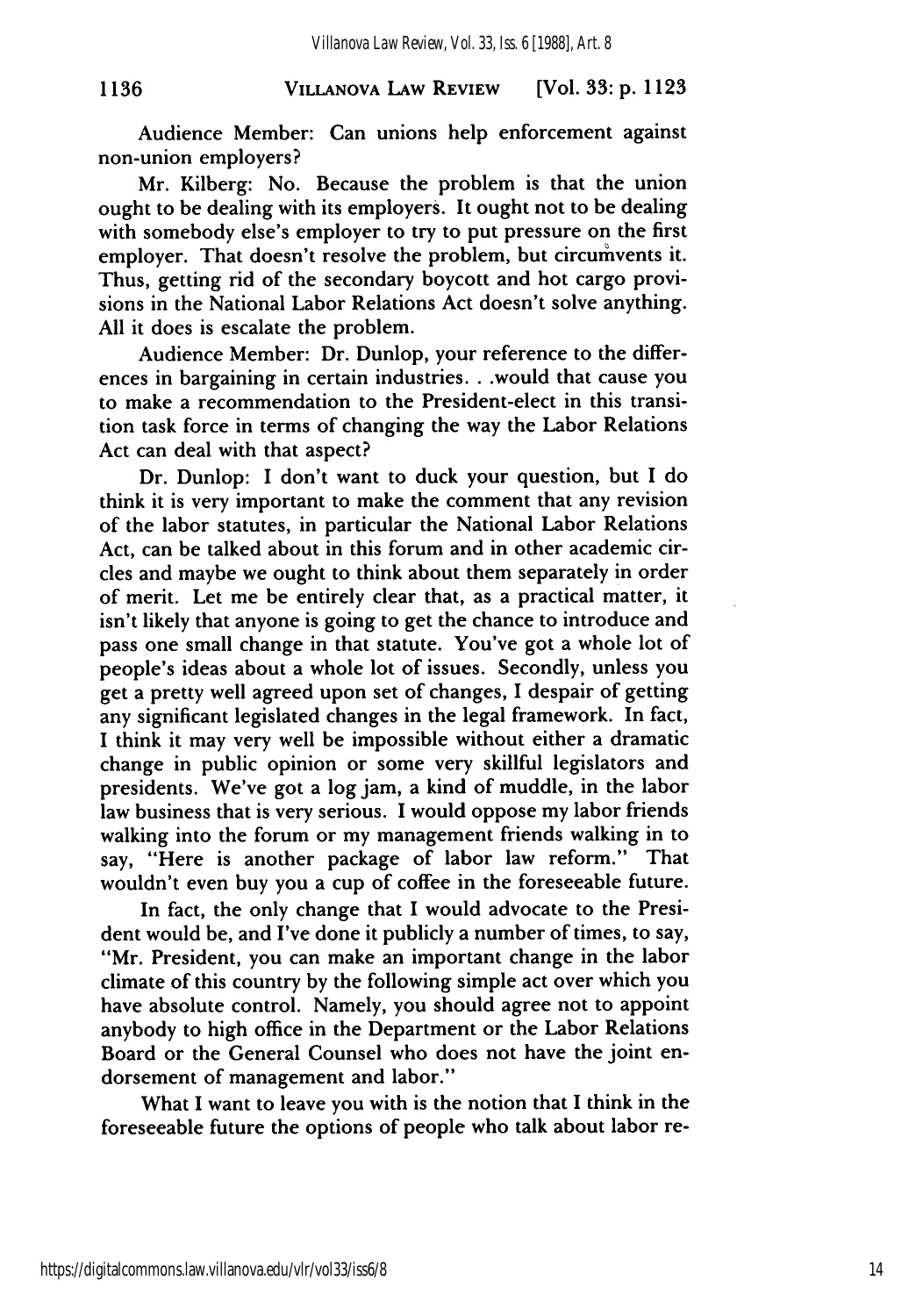lations policy and suggest changes in the law in this respect may provide good examination questions or good discourse at forums, but I don't think it has an element of practicality. I am very serious about that.

I also have a second view about it. In this area, labor law is a problem that won't be very attractive politically unless it can be worked out. You would need to get partisan people working on it, and I think there is very little chance of that sort of thing happening.

That's not very responsive to your question. But if you ask me substantively, as you have, I can pick out all kinds of things I would like to do including the notion that these matters ought to be more worked out by industry sectors and less on a general basis. But to do that by legislation. **. .** maybe someone will come along and do what has happened in the tax law. Nobody thought we could get a tax law through and we did.

Moderator: Now we are paying the price **....**

Dr. Dunlop: In more ways than one.

Audience Member: What do you do about disagreements within the union?

Mr. Brown: I think the situation we have been talking about assumes a union that is interested in health and safety and which is a worker representative one.

Audience Member: That wasn't my question. My question is that some members of the union might be willing to accept lower compensation or standards in the industry in return for higher compensation or more jobs. A minority of union members might not, however, and if we had a concept where all workers had certain property interests in their health and safety in the workplace, the union could bargain without them being fully represented.

Mr. Brown: Well, how would you act? That is a real problem. For example, in some cases, implementation of a health and safety standard in a coal mine results in the closure of the mine because the geology is just not there.

Mr. Kilberg: That is why you have government. The fact is you cannot always rely on the private parties and that's what makes it a tripartite system. You look to the private parties who can come up with the accommodation, the time schedules, the compromises. But you have got to weigh those compromises against the government's obligation to ensure the occupational health and safety of the employees in fact. Those are not easy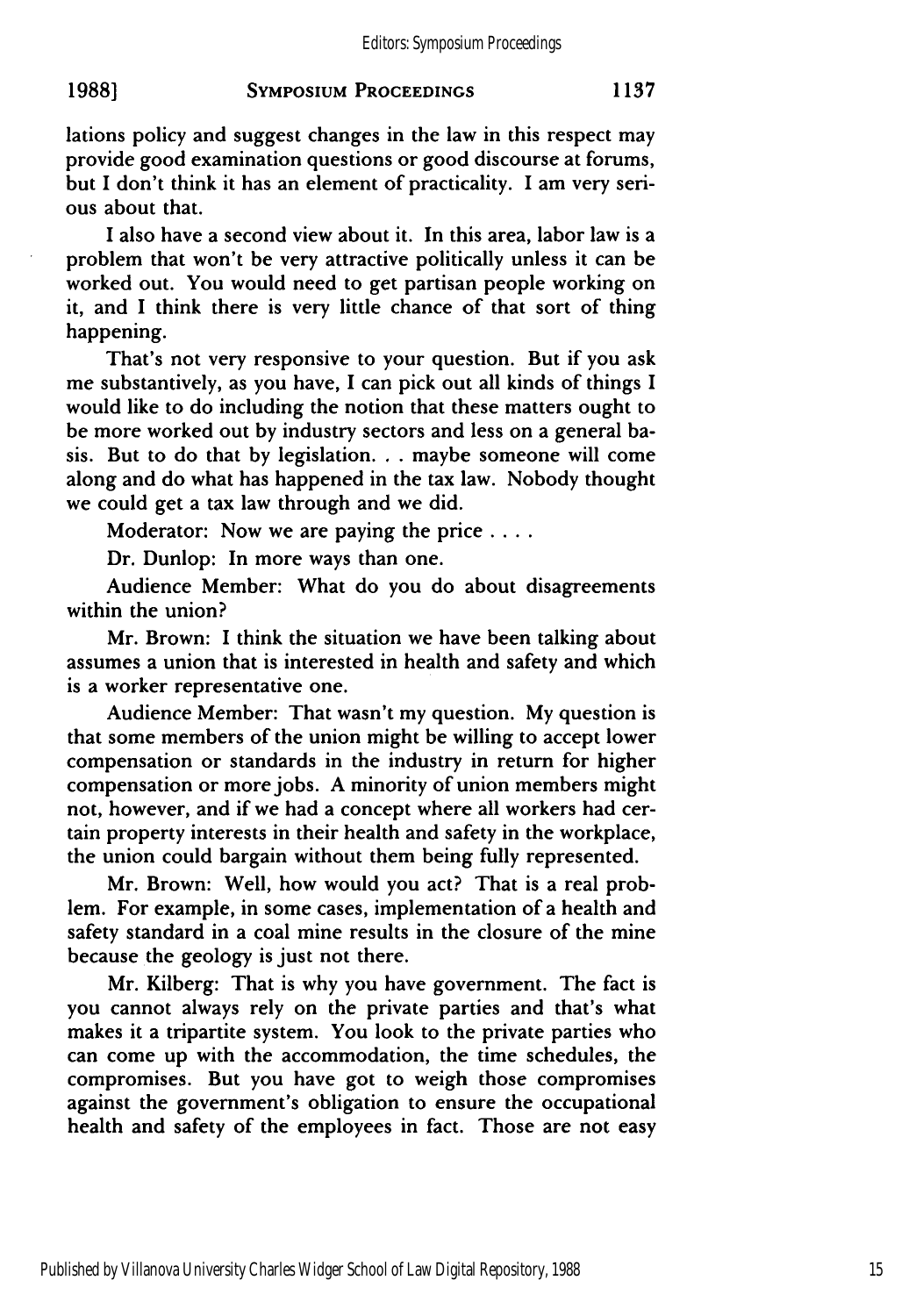#### **VILLANOVA LAW REVIEW 1138** [Vol. **33: p. 1123**

judgments, but the government cannot wipe its hands of it. That's why, even in the example that I gave you earlier, there always was a government industrial hygienist and a government engineer there. True, often we asked them just to be quiet, but they were there and they had to approve everything upon which we agreed.

Moderator: What does Mr. Mitchell have to say about the need for government to protect people against making the wrong choices?

Mr. Mitchell: I don't think government shouldn't be there to protect people from making the wrong choices so long as there is very reliable information. Part of the questioner's comment is, if I can make an assumption here, so you know exactly what your risks of disease or fatality are and our workers would probably say they are willing to take higher risks if that means higher wages. Now, if you have some sort of collective bargaining arrangement and there are several workers, the majority of workers will win and that conflict is irreconcilable. That is just part of life. **If** they are willing to take higher wages or more jobs and less safety, that is a trade-off. If I were a member of the union or management, I might have my input, but assuming that they do have correct and reliable information, the Mine Workers can make that decision better than **I** could. I am on the outside.

Dr. Dunlop: In a number of industries, this problem of jobs versus standards arises not only in dealing with government but also in safety and health standards. It arises in the collective bargaining process. When should a firm be required to meet the standards of the industry with respect to wages? When should the union make an exception to the previously bargained standards? You have very sharp differences of opinion between the international union, oftentimes on this issue, and the local people. The local people will say, "Gee, we are quite happy to work for lower wages, or less safe working conditions. It's the only job we've got." The national people will say, "Look we're interested in uniform standards. We live in an industry in which firms turn over very frequently. We are not going to be concerned about industry conditions in the one woman's contracting shop. You have half or a third of them coming in every year and going out." It depends on style and all that. If it takes two million dollars to get into the industry, then the international union is much more likely to consider something less than the standard U.S. Steel is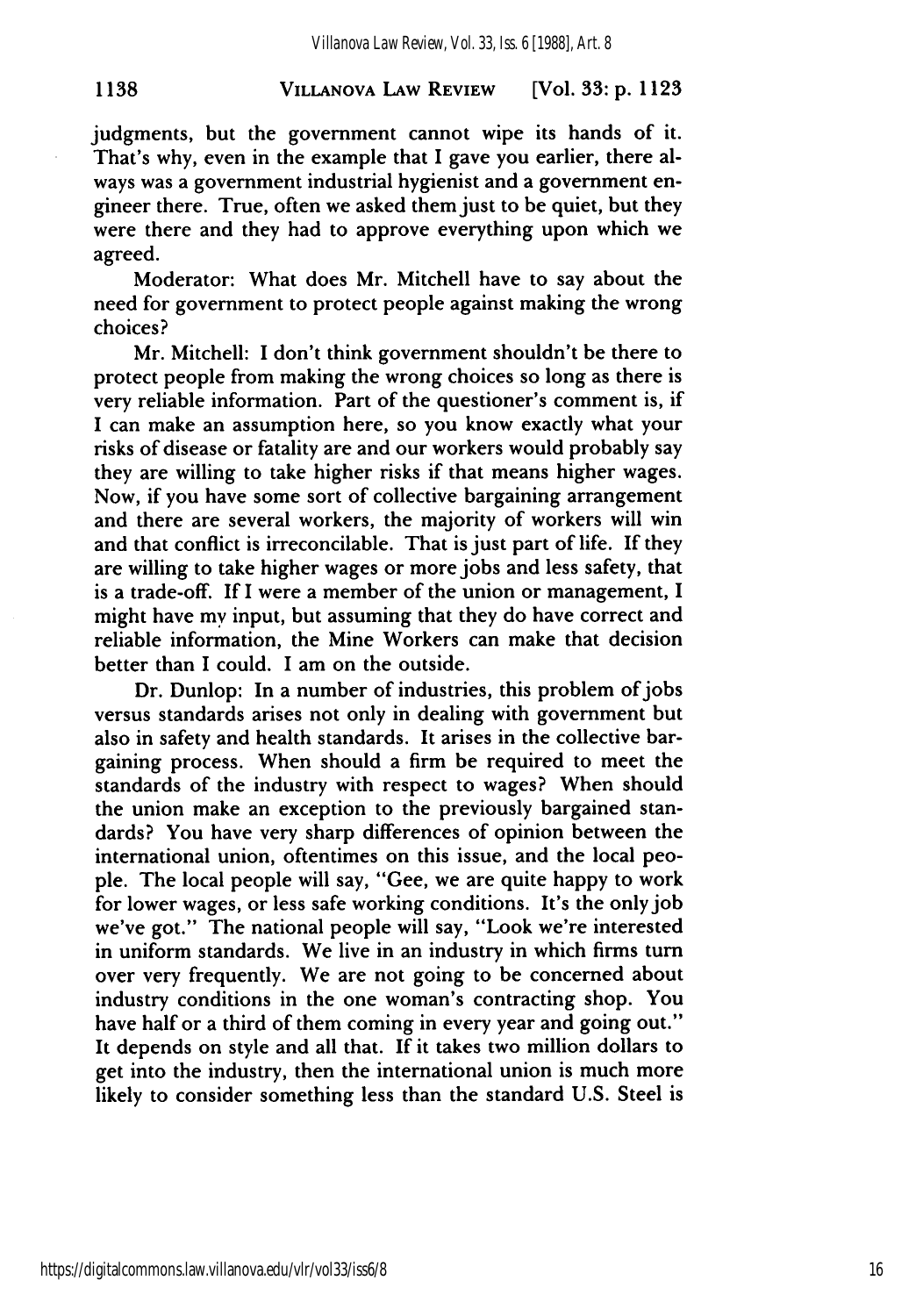#### **1988] SYMPOSIUM PROCEEDINGS 1139**

paying for that reason and so on and on. There are differences within the union's structure on this.

Mr. Brown: We often have situations where the international union opposes the company, **MSHA** and the local union. Because the local union wants to have jobs, and those people may have all the information in the world but they don't have much of a choice. They are not like consumers. The market does not always work. It doesn't work in health care. The cancer patient doesn't say, "Let me look at the doctors." Someone in **Ap**palachia doesn't say, "Well, I am not willing to cash out the last twenty years of my life so **I** am going to go work at this other plant," because there **is** no other plant. There is an element of social coercion and the Mine Workers take the position that we would rather you not work than undercut the standards for everyone.